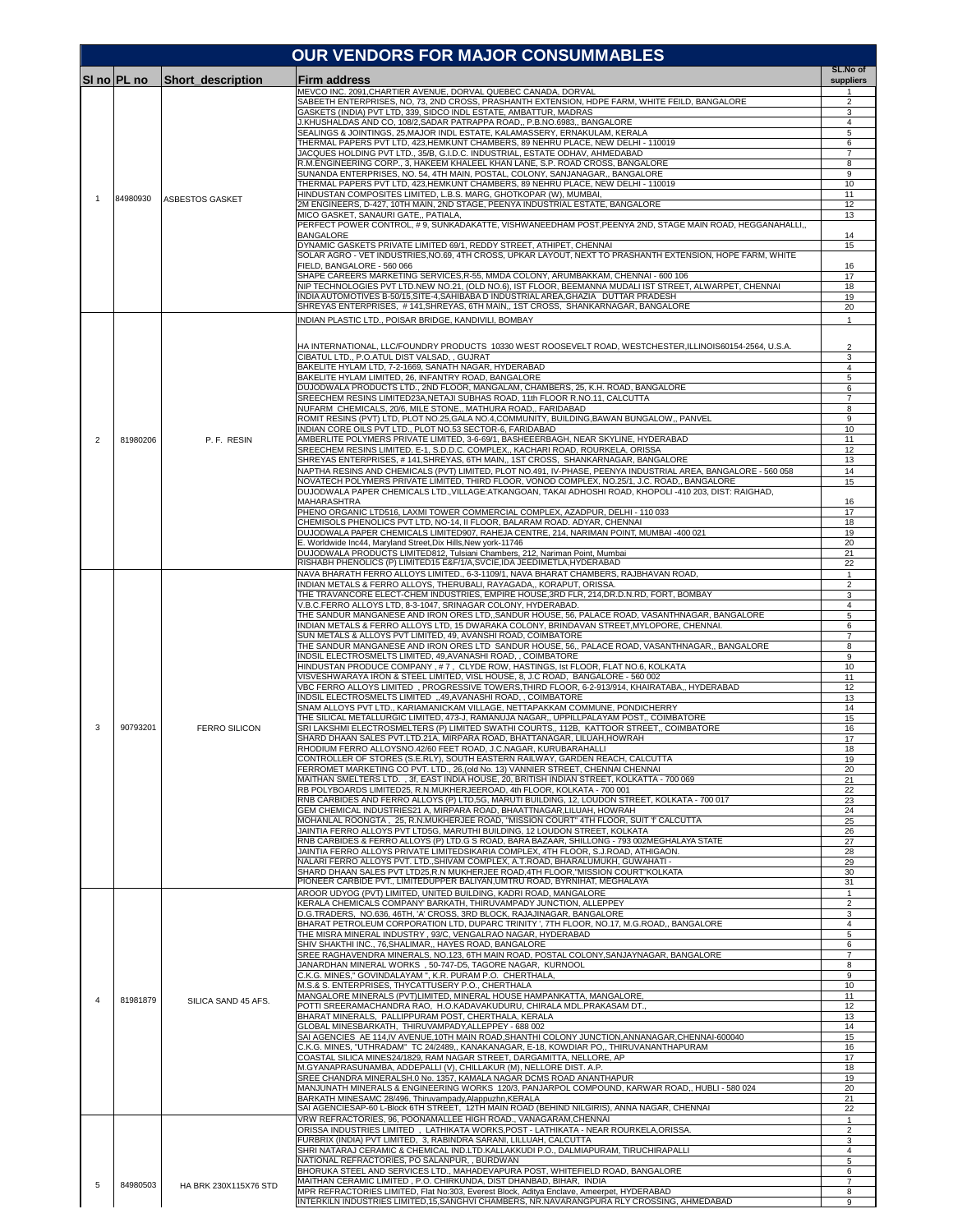|                |             |                              | <b>OUR VENDORS FOR MAJOR CONSUMMABLES</b>                                                                                                                                                                                |                                         |
|----------------|-------------|------------------------------|--------------------------------------------------------------------------------------------------------------------------------------------------------------------------------------------------------------------------|-----------------------------------------|
|                | SI no PL no | Short description            | <b>Firm address</b>                                                                                                                                                                                                      | SL.No of<br>suppliers                   |
|                |             |                              | VISHWAKARMA REFRACTORIES PVT LTD, "BHUWALKA "LANDMARK" NO.5, WALKER LANE, (ON LANGFORD ROAD),<br>RICHMOND TOWN, BANGALORE                                                                                                | 10                                      |
|                |             |                              | SARVESH REFRACTORY PVT. LTD., PLOT NO.1513, G.I.D.C., KERALA INDUSTRIAL ESTATE, TAL: BAVIA DISTRICT, AHMEDABAD -<br>GITA REFRACTORIES PVT.LIMITED, HOUSE NO.2, 40 FEET ROAD (OFF KALPANA CHAWLA ROAD)5th MAIN, 4th CROSS | 11                                      |
|                |             |                              | BOOPASANDRA SANJAYANAGAR, BANGALORE<br>BHARAT HEAVY ELECTRICALS LIMITED, P.B.# 1245, SCIENCE INSTITUTE, POST, PROF.C.N.R.RAO CIRCLE, BANGALORE                                                                           | 12<br>$\mathbf{1}$                      |
|                |             |                              | DIVYA ENTERPRISES, 1013 FIRST MAIN RD, 4TH BLOCK, RAJAJINAGAR, BANGALORE<br>ORION REFRACTORIES (INDIA) PVT LTD., NO.515, 3rd CROSS, 11TH MAIN, H.A.L. 2ND STAGE, INDIRA NAGAR, BANGALORE                                 | $\overline{2}$<br>3                     |
| 6              | 81981600    | POURING TUBE GLAZE           | TRIDENT CERAMICS, SUCHITRA VILLA, 351, IST PHASE, 2ND ""B"" CROSS, VBHC, GIRINAGAR,                                                                                                                                      | $\overline{4}$                          |
|                |             |                              | CEEIGE CERAAMICS, PB NO.15/A6 (P), JIGANI INDUSTRIAL AREA, ANEKAL TALUK, BANGALORE DISTRICT - 562 106                                                                                                                    | 5                                       |
|                |             |                              | FERRO FLUX PRODUCTS, INDRABHAVAN 7/6, JOSI ROAD, KORVE ROAD, PUNE<br>MAGNAFLUX LIMITED, S.DORCAN INDL.ESTATE, SWINDON,WILTSHIRE UK, SWINDON                                                                              | $\mathbf{1}$<br>$\overline{a}$          |
|                |             |                              | INDROX CHEMICALS LIMITED, NIRLON HOUSE, DR ANNIE BESANT RD WORLI, BOMBAY<br>CHECKMATE CHEMICALS PVT LTD, WZ 258, INDERPURI, NEW DELHI                                                                                    | 3<br>$\overline{4}$                     |
|                |             |                              | NAGARJUNA SIGNODE LIMITED, 43, FREE PRESS HOUSE, 215, NARIMAN POINT, BOMBAY<br>PREMIER TRADERS, P.B.NO.1074, NO.676,12/1, GROUND FLOOR, 1ST MAIN ROAD, 2ND STAGE, "D"BLOCK, DR.RAJKUMAR ROD,                             | 5                                       |
| $\overline{7}$ | 81980103    | MAGNAGLOW POWDER             | RAJAJINAGAR,<br>I.T.W SIGNODA INDIA LTD, NAGARJUNA HILLS, PANJAGUTTA, HYDERABAD                                                                                                                                          | 6<br>7                                  |
|                |             |                              | ITW INDIA LIMITED, PLOT NO.5 3RD FLOOR, MERCHANT, TOWERS. RD.#4, BANJARA HILLS,, HYDERABAD -500 034<br>THE ORIENTAL CHEMICAL WORKS (P) LTD, 1/1B, GOBINDA ADDY ROAD, CHETLA, KOLKATA                                     | 8<br>$\boldsymbol{9}$                   |
|                |             |                              | FERROCHEM, 1, GURUPRASAD KUNJ, 112/6,, ERANDAWANA,, PUNE<br>ITW SIGNODE INDIA LIMITED, FLAT-403, 1ST FLOOR,4TH BLOCK, RANKA PARK, LALBAGH ROAD, BANGALORE                                                                | 10<br>11                                |
|                |             |                              | NONDESTRUCTIVE TEST APPLIANCES PVT LTDNDTA HOUSE, PLOT NO.F-2, BLOCK-GP, SECTOR-V, SALTLEC, KOLKATA - 700 091<br>ITW INDIA LIMITED, PLOT NO.51,52,207 & 208, PHASE-II, IDA,APIIC PASHAMMYALARAM,MEDAK DISTRICT           | 12<br>13                                |
|                |             |                              | MIDLAND INCORPORATED, PO BOX 1193, FORT WAYNE,, INDIANA,46801-1193,, USA.<br>FERRO CORPORATION, ONE GRIEVIEW PLAZA, CLEVELAND U.S.A., OHIO                                                                               | $\mathbf{1}$<br>$\overline{a}$          |
|                |             |                              | KESSLER INTL CORP.,15946, DERWOOD ROAD., ROCKVILLE, MD- 20855., U.S.A.<br>VESUVIUS CORPORATION, 661 WILLET ROAD, BUFFALO NEWYORK-14218, USA                                                                              | 3<br>4                                  |
|                |             |                              | LINDBERG INTERNATIONAL OPERATIONS, 304 HART STREET, WATER TOWN, WISCONSIN 53094 USA                                                                                                                                      | 5                                       |
| 8              | 84980916    | POURING TUBE CERAMIC         | TATA REFRACTORIES LTD, MARKETINGDIVISION,, 43,CHOWRINGEE ROAD,, CALCUTTA<br>VESUVIUS CORPORATION, SALITA DELLE GINESTRE 10, 6900 LUGANO-CASSARATE, SWITZERLAND.                                                          | 6<br>$\overline{7}$                     |
|                |             |                              | TATA REFRACTORIES LTD, JEYPORE HALL, 132 PETERS ROAD, , CHENNAI<br>BHARAT HEAVY ELECTRICALS LIMITED, P.B.# 1245, SCIENCE INSTITUTE, POST, PROF.C.N.R.RAO CIRCLE,, BANGALORE                                              | 8<br>9                                  |
|                |             |                              | ALCON CERAMICS PVT LTD, 400, 1ST FLOOR, 2ND MAIN ROAD,, 1ST BLOCK, R.T.NAGAR,, BANGALORE<br>VESUVIUS INDIA LTD, P-104, TARATOLLA ROAD, CALCUTTA                                                                          | 10<br>11                                |
|                |             |                              | CHINA NATIONAL MINERALS CO. LTD., NO.5, SANLIHE ROAD, HAIDIAN DISTRICT, BEIJING - 100044<br>IFGL REFRACTORIES LTDSECTOR-B, KALUNGA INDUSTRIAL AREA, P.O. KALUNGA-770031, DIST.SUNDERGARH                                 | 12<br>13                                |
|                |             |                              | VESUVIUS INDIA LTD., 212/B, G.I.D.C. ESTATE, MEHSANA, GUJARAT<br>CARBORANDUM UNIVERSAL LIMITED., CUTFAST DIVISION, PALLIKARANAI,, CHENNAI                                                                                | 14<br>$\mathbf{1}$                      |
|                |             |                              | STERLING ABRASIVES PRIVATE LIMITED, 444, 25TH MAIN, 11TH B CROSS, J.P. NAGAR, FIRST PHASE, BANGALORE, KARNATAKA<br>ORIENT ABRASIVES LIMITED., #106, THAMARAI KANNAN ROAD., ULSOOR, OLD MADRAS ROAD., BANGALORE           | $\overline{a}$<br>3                     |
|                |             |                              | CARBORUNDUM UNIVERSAL LTD, N - 706, MANIPAL CENTRE,, 47, DICKENSON ROAD, BANGALORE<br>SUPREME ABRASIVES, 346, T.H.ROAD, 2ndFLOOR,, TRIPLICANE,, MADRAS                                                                   | $\overline{4}$<br>5                     |
| 9              | 72981696    | G WHEEL 200X25X15.88         | GEETEE ABRASIVES, 14-A, KASI INDUSTRIAL ESTATE, JAFFAR KHANPET,, MADRAS<br>APIDOR ABRASIVE PRODUCTS PVT. LTD, NO.540, BUILDING NO.9, LAXMI PLAZA, 5TH FLOOR, LAXMI INDUSTRIAL ESTATE, NEW LINK                           | 6                                       |
|                |             |                              | ROAD, ANDHERI(WEST) MUMBAI-400053<br>STERLING ABRASIVES LTD, PLOT NO.45/46, G.I.D.C., ODHAV ROAD,, AHMEDABAD                                                                                                             | $\overline{7}$<br>8                     |
|                |             |                              | ALICO INDUSTRIAL ENTERPRISENO.66, 2nd FLOOR, N.R. ROAD, BANGALORE: 560 002                                                                                                                                               | 9                                       |
|                |             |                              | PACIFIC INDUSTRIESC-51, ANGOL INDUSTRIAL ESTATE, BELGUM.<br>UNION CARBIDE CORPORATION, P.O.BOX.94617, CLEVELAND U.S.A, NEW YORK                                                                                          | 10<br>$\mathbf{1}$                      |
|                |             |                              | UCAR CARBON COMPANY INC., PB 94617, CLEVELAND OHIO<br>SGL CARBON GmbH, Werner-von-Siemens-Str.18, D-86405 MEITINGEN, GERMANY                                                                                             | $\overline{2}$<br>3                     |
| 10             | 81980851    | GR, MLD, BLANK 1105 X 584 MM | UCAR CARBON COMPANY INC (A GRAFTECH INTERNATIONAL LTD COMPANY) Phillippi Pike Anmoore, WV 26323, P.O. BOX 2230,<br>CLARKSBURG, WV 26302-2230, USA.                                                                       | 4                                       |
|                |             |                              | Ransal India Pvt Ltd3E, Everest House, 46/C, Chowringhee Road, KOLKATA<br>SGL CARBON, LLC900 THERESIA STREET, ST.MARYS, PENNSYLVANIA USA                                                                                 | 5<br>6                                  |
|                |             |                              | RUKMINI INTERNATIONAL(CARBON PRODUCTS DIVISION), 14, BALLYGUNGE PARK ROAD, KOLKATA.<br>GRAFTECH INTERNATIONAL HOLDINGS INC., PHILLIPPI PIKE, ANMOORE, WV-26323, P.O.BOX 2170, CLARKSBURG, W.V.26302                      | $\overline{7}$<br>8                     |
|                |             |                              | UNION CARBIDE CORPORATION.P.O.BOX.94617, CLEVELAND U.S.A. NEW YORK<br>GREAT LAKES EXPORT SALES CORP., 360, RAINBOW BOULD, SOUTH NIAGRAFALLS U.S.A, NEW YORK                                                              | $\mathbf{1}$<br>$\overline{2}$          |
|                |             |                              | UCAR CARBON COMPANY INC., PB 94617, CLEVELAND OHIO<br>GREAT LAKES CARBON CORPORATION, 320,OLD BRIARCLIFFRD, BRAIRCLIFF MANOR, NEW YORK U.S.A                                                                             | 3<br>$\overline{4}$                     |
|                |             |                              | UCAR CARBON COMPANY INC (A GRAFTECH INTERNATIONAL LTD COMPANY) Phillippi Pike Anmoore, WV 26323, P.O. BOX 2230,<br>CLARKSBURG, WV 26302-2230, USA.                                                                       | 5                                       |
| 11             |             | 81980802 GR MLD BLNK 48.5D   | SGL CARBON GmbH, Werner-von-Siemens-Str.18, D-86405 MEITINGEN, GERMANY                                                                                                                                                   | 6                                       |
|                |             |                              | CHINA NATIONAL MINERALS CO., LTD., NO.5, SANLIHE ROAD, HAIDIAN DISTRICT, BEIJING - 100044<br>SGL CARBON GmbH, Werner-von-Siemens-Str.18, D-86405 MEITINGEN, GERMANY                                                      | 7<br>8                                  |
|                |             |                              | Ransal India Pvt Ltd3E, Everest House, 46/C, Chowringhee Road, KOLKATA<br>SGL CARBON, LLC900 THERESIA STREET, ST.MARYS, PENNSYLVANIA USA                                                                                 | 9<br>10                                 |
|                |             |                              | RUKMINI INTERNATIONAL(CARBON PRODUCTS DIVISION), 14, BALLYGUNGE PARK ROAD, KOLKATA.<br>GRAFTECH INTERNATIONAL HOLDINGS INC., PHILLIPPI PIKE, ANMOORE, WV-26323, P.O.BOX 2170, CLARKSBURG, W.V.26302                      | 11<br>12                                |
|                |             |                              | CONTROLLER OF STORESWorkshop Projects Organization, Stores Branch, 1st Floor, Chamber Bhawan, J C.Road, PATNA<br>TOSHNIWAL SENSORS PVT LTD., E-19/20, INDL ESTATE, MAKHURPURA, AJMEER                                    | 13<br>$\mathbf{1}$                      |
| 12             | 81980905    | <b>VEEGUM GRANULES</b>       | VANDERBILT WRD TRADING CORPN., 30, WINFIELD STREET,, NOR WALK U.S.A., CONNECTICUT<br>MEERA ASSOCIATES, 13, `SRINIVASA' NEAR VIDYAPEETH, B.SK. 1ST STAGE, BANGALORE                                                       | $\overline{\mathbf{c}}$<br>3            |
|                |             |                              | RAJ ENTERPRISES, FLAT NO. 116, LOTUS TOWERS, MOGHALRAJPURAM, VIJAYAWADA<br>NEW CASTLE REFRACTORIES COMPANY, RESCO PRODUCTS, 915, INDUSTRIAL STREET, NEWCASTLE, PA 16102, U.S.A.                                          | $\overline{4}$<br>$\mathbf{1}$          |
|                |             |                              | FERRO CORPORATION, ONE GRIEVIEW PLAZA, CLEVELAND U.S.A., OHIO<br>INTCERAMIC ENGINEERING PRIVATE LTD., NO-1010B, MITTAL TOWERS, 6, M.G ROAD, BANGALORE                                                                    | $\overline{2}$<br>3                     |
|                |             |                              | DIAMANT CARBON & GRAPHITE PRODUCTS LTD. 64, SHAHID BHAGATSINGH ROAD,, FORT,, MUMBAI<br>CARBORUNDUM UNIVERSAL LTD, N - 706, MANIPAL CENTRE,, 47, DICKENSON ROAD, BANGALORE                                                | $\overline{4}$<br>5                     |
|                |             |                              | AMAR COLLECTIONS, HOTEL GAUTAM COMPLEX,, 17, MUSEUM ROAD.,<br>NEWAR CARBON & CERAMICS PVT LTD, A-1/281, SAFDARJUNG ENCLAVE,, NEW DELHI                                                                                   | 6<br>7                                  |
|                |             |                              | ZIRCAR CERAMICS PVT.LTD., 9, NETAJI PARK SOCIETY, B/H,, PASHABHAI PETROL PUMP,<br>RAASI REFRACTORIES LIMITED, H.NO. 6-3-349/20, II FLOOR, ALPHA BUSINESS CENTRE, ROAD NO.1, BANJARA HILLS, HYDERABAD -                   | 8                                       |
| 13             | 84980035    | <b>CLAY GRAPHITE STOPPER</b> | 500 034                                                                                                                                                                                                                  | 9<br>10                                 |
|                |             |                              | VESUVIUS INDIA LTD., P-104, TARATOLLA ROAD, CALCUTTA<br>THE UNIVERSAL FUSED QUARTZ & ALLIED PRODUCTS PRIVATE LIMITED M.S.R. INDL ESTATE, GOKULA, BANGALORE                                                               | 11                                      |
|                |             |                              | VISHVA VISHAL ENGINEERING LTD., POST BOX NO.11, 4/5, INDUSTRIAL ESTATE, NANDINI ROAD, BHILAI<br>MORGANITE CRUCIBLE (INDIA) LIMITED, B-11, M.I.D.C., Waluj, 431136, Dist. Aurangabad                                      | 12<br>13                                |
|                |             |                              | INTCERAMIC ENGINEERING (P) LTD, NO.1010B, MITTAL TOWER, NO.6, M.G.ROAD, BAGALORE<br>ZIRCAR CRUCIBLES PRIVATE LIMITEDNO.402,4TH FLOOR,CAMPUS CORNER,SAINT XAVIER""S COLLEGE CROSS ROAD,                                   | 14                                      |
|                |             |                              | NAVARANGAPURA AHMEDABAD<br>IFGL REFRACTORIES LIMITED, No.3, Netaji Subhas Road,                                                                                                                                          | 15<br>16                                |
| 14             | 81982434    | FINE SILICASAND 100 AFS      | AROOR UDYOG (PVT) LIMITED, UNITED BUILDING, KADRI ROAD, MANGALORE<br>D.G.TRADERS, NO.636, 46TH, 'A' CROSS,, 3RD BLOCK, RAJAJINAGAR,, BANGALORE                                                                           | $\mathbf{1}$<br>$\overline{\mathbf{c}}$ |
|                |             |                              | MANJUNATH MINERALS & ENGINEERING WORKS 120/3, PANJARPOL COMPOUND, KARWAR ROAD,, HUBLI - 580 024<br>C.K.G. MINES, " GOVINDALAYAM ", K.R. PURAM P.O. CHERTHALA,                                                            | 3<br>$\overline{4}$                     |
|                |             |                              | PARIMALA ENGG WORKS, 251/30 ARCHANA, 9TH MAIN RD, LAKSANDRA LAYOUT, BANGALORE<br>PRITHVI CHEMICAL MANUFACTURING CO.PVT LTD# 15/1""B"", ANDRAHALLI MAIN ROAD, NEAR PEENYA 2nd STAGE, BANGALORE -                          | $\mathbf{1}$                            |
|                |             |                              | 560 091<br>FURBRIX (INDIA) PVT LIMITED, 3, RABINDRA SARANI, LILLUAH, CALCUTTA                                                                                                                                            | $\overline{c}$<br>3                     |
|                |             |                              | D.G.TRADERS, NO.636, 46TH, 'A' CROSS,, 3RD BLOCK, RAJAJINAGAR,, BANGALORE<br>BHORUKA STEEL AND SERVICES LTD., MAHADEVAPURA POST, WHITEFIELD ROAD, BANGALORE                                                              | $\overline{4}$<br>5                     |
|                |             |                              | ORION REFRACTORIES (INDIA) PVT LTD., NO.515, 3rd CROSS, 11TH MAIN, H.A.L. 2ND STAGE, INDIRA NAGAR, BANGALORE<br>SHALINI CHEMICALS, MUNIVENKATAPPA BUILDING,, AVALAHALLI, VIRGONAGAR, OLD MADRAS ROAD, BANGALORE          | 6<br>$\overline{7}$                     |
|                |             |                              | ORION REFRACTORIES (INDIA) PVT LTD., NO.2823, HAL II ND STAGE,, 80 FEET ROAD,, BANGALORE                                                                                                                                 | 8                                       |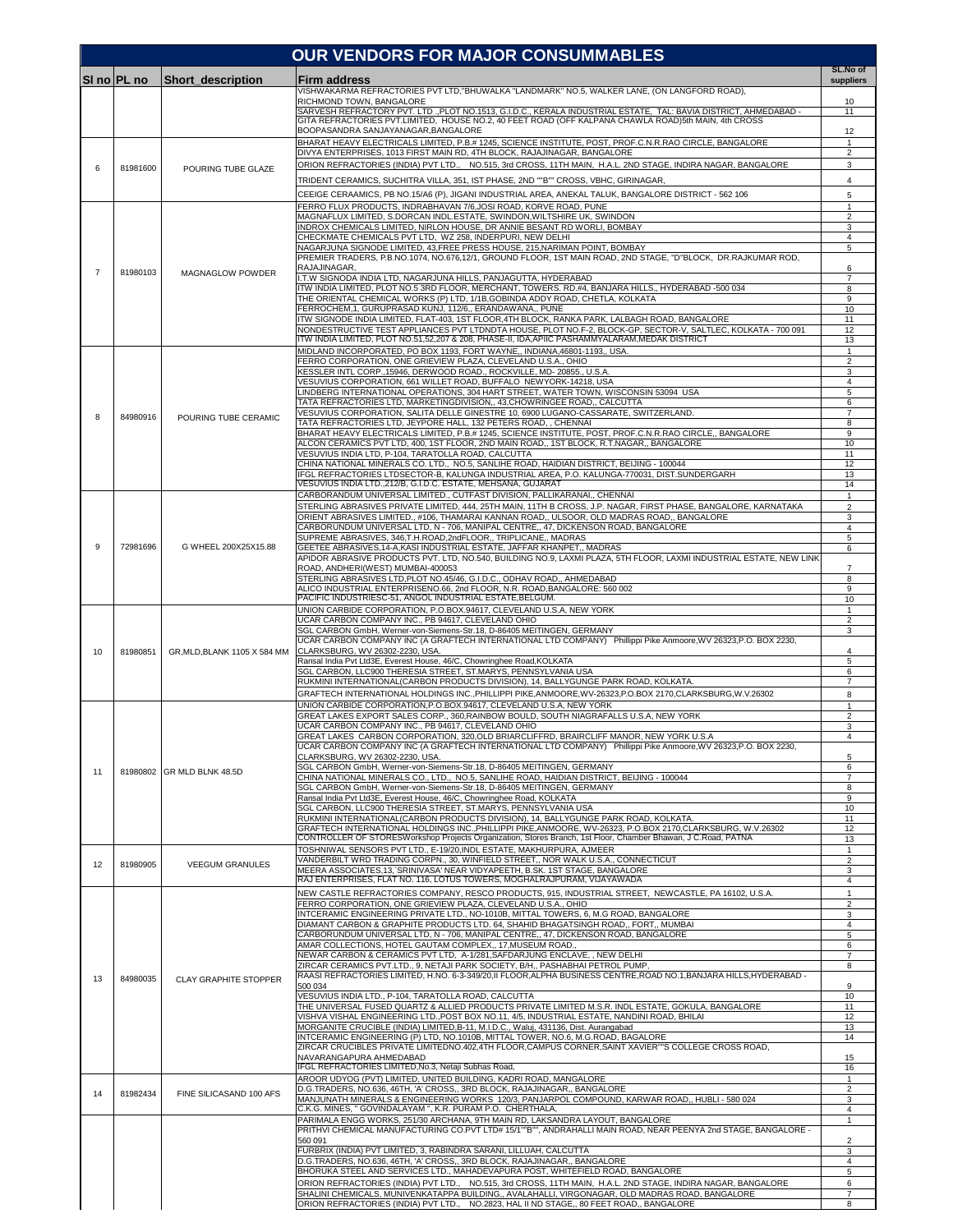|    |             |                            | <b>OUR VENDORS FOR MAJOR CONSUMMABLES</b>                                                                                                                                                                     |                       |
|----|-------------|----------------------------|---------------------------------------------------------------------------------------------------------------------------------------------------------------------------------------------------------------|-----------------------|
|    | SI no PL no | <b>Short_description</b>   | Firm address                                                                                                                                                                                                  | SL.No of<br>suppliers |
| 15 | 41980013    | LADLE INSU. MATERIAL       | ANU'S REFRACTORIES NO. 74, KRISHNA THEATER, 2ND CROSS ROAD, DEVASANDRA, K.R. PURAM POST, BANGALORE<br>ALCON CERAMICS PVT LTD, 400, 1ST FLOOR, 2ND MAIN ROAD,, 1ST BLOCK, R.T.NAGAR,, BANGALORE                | 9<br>10               |
|    |             |                            | VISHWAKARMA REFRACTORIES PVT LTD, "BHUWALKA "LANDMARK" NO.5, WALKER LANE, (ON LANGFORD ROAD),<br>RICHMOND TOWN, BANGALORE                                                                                     | 11                    |
|    |             |                            | SARVESH REFRACTORY PRIVATE LIMITED, POWER HOUSE ROAD, ROURKELA                                                                                                                                                | 12                    |
|    |             |                            | FERRO INSULATION PVT. LTD., 169, GANGA PLAZA, 3RD FLOOR, VASAVI NAGAR, KARKHANA, SECUNDERABAD<br>ALLIED METALLURGICAL PRODUCTS PRIVATE LIMITEDNO.293, 4TH PHASE, 4TH MAIN, PEENYA INDUSTRIAL AREA, BANGALORE- | 13                    |
|    |             |                            | 560 058<br>SARVESH REFRACTORY PVT. LTD ., PLOT NO.1513, G.I.D.C., KERALA INDUSTRIAL ESTATE, TAL: BAVIA DISTRICT, AHMEDABAD -                                                                                  | 14<br>15              |
|    |             |                            | RAASI REFRACTORIES LIMITED, H.NO. 6-3-349/20, II FLOOR, ALPHA BUSINESS CENTRE, ROAD NO.1, BANJARA HILLS, HYDERABAD -<br>500 034                                                                               | 16                    |
|    |             |                            | RAMISOLSHED NO.C-17, INDUSTRIAL ESTATE, B.H.ROAD, TUMKUR<br>KHANIJA REFRACTORIES, NO:68, INDUSTRIAL SUBURB., YESHWANTHAPURA, BANGALORE                                                                        | 17<br>$\mathbf{1}$    |
|    |             |                            | ROCK MINERALS, HINKAL, MYSORE                                                                                                                                                                                 | $\overline{2}$        |
|    |             |                            | SOUTHERN ENTERPRISES, C-265, INDL ESTATE, PEENYA,, BANGALORE<br>ANDHRA ASBESTOS CORP.LTD, 2/615, NEHRU NAGAR, SANKARAPURAM, CUDDAPAH                                                                          | 3<br>4                |
|    |             |                            | DAMODAR LIME INDUSTRY.183, CHIDAMBAR NAGAR., TILAKWADI, BELGAUM<br>DAMODAR LIME CHEMICAL, 4919/1, BLOCK NO.5, TRIMURTY COMPLEX, MAHADWAR ROAD, BELGAUM                                                        | 5<br>6                |
|    |             |                            | SUNS AGENTS & MINERAL SUPPLIERS, H.NO.326, 8TH MAIN,, ATTUR LAYOUT(POST),, YELAHANKA, BANGALORE<br>KANNAN MINERAL CORPORATION, 1ST FLOOR , 125,, NAINIAPPA NAICKEN STREET,, MADRAS                            | 7<br>8                |
| 16 | 84982901    | CRUSHED RAW DOLOMITE       | NAGARJUNA CHEMICAL INDUSTRIES, H.NO.10-35, KOTHAPETA DHONE, kurnool Dist.<br>SOUTH INDIAN PULVERISERS PVT LTD., 18/2, 1 ST FLOOR, RAMACHANDRAPURA.MAIN ROAD, VIDYARANYAPURA POST,                             | 9                     |
|    |             |                            | BANGALORE-560097                                                                                                                                                                                              | 10                    |
|    |             |                            | SREE RAJA RAJESWARI DOLOMITE, 7/1345, KORRAPADU ROAD, PRODDATUR, CUDDAPAH DIST. (A.P.)<br>SRI GANESH MINERAL INDUSTRIES, H.NO.25-16-10, KONDAPETA,, DHONE, KURNOOL DIST                                       | 11<br>12              |
|    |             |                            | SUNS AGENTS & MINERAL SUPPLIERS, H.NO.326, 8TH MAIN,, ATTUR LAYOUT(POST),, YELAHANKA, BANGALORE<br>SRI KANNAN MINERALS & CHEMICALS, D.NO.7-7-2-4, NEHRU NAGAR, NEAR VIJAYA THEATER, DHONE -518 222, KURNOOL   | 13                    |
|    |             |                            | DISTRICT, ANDRA PRADESH.<br>KFA CORPORATION LIMITED, P.O. KHANDELWAL NAGAR,,, NAGPUR                                                                                                                          | 14<br>1               |
|    |             |                            | UNIVERSAL FERRO ALLIED CHE,LTD, LIBERTY BLDG,, SRIVITALDAS THACKERSEY MARG, BOMBAY<br>KHANDELWAL FERRO ALLOYS, "NIRMAL", 20TH FLOOR,, NARIMAN POINT, MUMBAI                                                   | $\overline{2}$<br>3   |
|    |             |                            | ISPAT ALLOYS LIMITED.71.PARK STREET "PARK PLAZA".6TH FLOOR CALCUTTA                                                                                                                                           | 4<br>5                |
|    |             |                            | THE SANDUR MANGANESE AND IRON ORES LTD SANDUR HOUSE, 56, PALACE ROAD, VASANTHNAGAR, BANGALORE<br>HINDUSTAN PRODUCE COMPANY, #7, CLYDE ROW, HASTINGS,, Ist FLOOR, FLAT NO.6, KOLKATA                           | 6                     |
|    |             |                            | FERRO ALLOYS CORPORATION LIMITED, 1, CLUB HOUSE ROAD,, SUBRAMANIAN BUILDING,, CHENNAI<br>IMPEX FERRO TECH LIMITED, 35, CHITTARANJAN AVENUE,, [ 4TH FLOOR ], KOLKATA                                           | $\overline{7}$<br>8   |
|    |             |                            | NAVA BHARATH FERRO ALLOYS LIMITED., 6-3-1109/1, NAVA BHARAT CHAMBERS, RAJBHAVAN ROAD,<br>MAITHAN ALLOYS LIMITED, 3F, EAST INDIA HOUSE,, 20, BRITISH INDIAN STREET,, KOLKATA                                   | 9<br>10               |
|    |             |                            | BHASKAR SHRACHI ALLOYS LIMITED, 8/1, MIDDLETON ROW,, , KOLKATA<br>SAI CHEMICALS PRIVATE LIMITED, 8-B, PART INDUSTRIAL ESTATE,, BHILAI DIST., DURG [C.G.]                                                      | 11<br>12              |
| 17 | 91210069    | SILICO MANGANESE           | MAHARASHTRA ELECTROSMELT LIMITED, [ A SUBSIDIARY OF STEEL, AUTHORITY OF INDIA LTD.,], CHANDRAPUR                                                                                                              | 13                    |
|    |             |                            | PRAVIN METALS & ALLOYS, 42-H, RAMAIAH LANE,, SEEGEBELLI,, BANGALORE<br>VISVESVARAYA IRON & STEEL LTD, VISL, SAIL, BHADRAVATI,                                                                                 | 14<br>15              |
|    |             |                            | MONNET ISPAT & ENERGY LIMITEDMONNET HOUSE, 11, MASJID MOTH, GREATER KAILASH, PART-2, NEW DELHI - 110048<br>OSWAL ALLOYS, NO.6, 2ND MAIN ROAD,, RAMACHANDRA PURAM, BANGALORE                                   | 16<br>17              |
|    |             |                            | CHHATTISGARH ELECTRICITY COMPANY LIMITEDNO/125 B, 12th FLOOR, WING MITTAL COURT, NARIMAN POINT<br>FERROMET MARKETING CO PVT. LTD., 26, (old No. 13) VANNIER STREET, CHENNAI CHENNAI                           | 18<br>19              |
|    |             |                            | DEEPAK FERRO ALLOYS LTD.PLOT NO.201, SECTOR C, INDUSTRIAL COMPLEX, URLA, RAIPUR - 493 221<br>MAITHAN ALLOYS LIMITED., P.O.KALYANESHWARI - 713369 DIST.BURDWAN (W.B)                                           | 20<br>21              |
|    |             |                            | IMPEX METAL & FERRO ALLOYS PRIVATE LIMITED35, CHITTARANJAN AVENUE, KOLKATA - 700 012                                                                                                                          | 22                    |
|    |             |                            | SARDA ENERGY & MINERALS LTD., INDUSTRIAL GROWTH CENTRE, SILTARA, RAIPUR (C.G.)<br>ACM ENTERPRISES., 31/12, NEAR INCOMETAX RESIDENCE COLONY, CIVIL LINES, RAIPUR CHATTISGARH: 492001                           | 23<br>24              |
|    |             |                            | DALMIA MAGNESITE CORPORATION, SALEM, TAMILNADU<br>ASHOKA INDUSTRIES, PLOT NO.60 ABCD, GOVT INDL ESTATE, BOMBAY                                                                                                | 1<br>$\overline{2}$   |
|    |             |                            | FOMECS FIBRE GLASS PRODUCTS, B-11, INDUSTRIAL ESTATE, RAJAJINAGAR, BANGALORE<br>TAMILNADU MAGNESITE LTD., 5/53 OMALUR MAIN RD, JAGIR AMMAPALAYAM, SALEM                                                       | 3<br>4                |
|    |             |                            | ORION REFRACTORIES (INDIA) PVT LTD., NO.515, 3rd CROSS, 11TH MAIN, H.A.L. 2ND STAGE, INDIRA NAGAR, BANGALORE<br>VISHWAKARMA REFRACTORIES PVT LTD, "BHUWALKA "LANDMARK" NO.5, WALKER LANE, (ON LANGFORD ROAD), | 5                     |
|    |             |                            | RICHMOND TOWN, BANGALORE                                                                                                                                                                                      | 6                     |
| 18 | 84982380    | <b>MAG GUNNING MIX</b>     | SAIL REFRACTORY COMPANY.LTD., POST BOX NO. 565 VANGALAM, SALEM<br>VRW REFRACTORIES, 96, POONAMALLEE HIGH ROAD., VANAGARAM, CHENNAI                                                                            | $\overline{7}$<br>8   |
|    |             |                            | SARVESH REFRACTORY PRIVATE LIMITED, POWER HOUSE ROAD, ROURKELA<br>RAASI REFRACTORIES LIMITED, H.NO. 6-3-349/20, II FLOOR, ALPHA BUSINESS CENTRE, ROAD NO.1, BANJARA HILLS, HYDERABAD -                        | 9                     |
|    |             |                            | 500 034<br>SARVESH REFRACTORY PRIVATE LIMITED, C-32, SIDCO INDUSTRIAL ESTATE,, , HOSUR                                                                                                                        | 10<br>11              |
|    |             |                            | GITA REFRACTORIES PVT.LIMITED, HOUSE NO.2, 40 FEET ROAD (OFF KALPANA CHAWLA ROAD)5th MAIN, 4th CROSS<br>BOOPASANDRA SANJAYANAGAR, BANGALORE                                                                   | 12                    |
|    |             |                            | INDUSTRIAL ASSOCIATES, 238-B, A.J.C. BOSE ROAD, 2ND FLOOR, KOLKATA<br>IFGL REFRACTORIES LIMITED, No.3, Netaji Subhas Road,                                                                                    | 13<br>14              |
|    |             |                            | THE SANDUR MANGANESE AND IRON ORES LTD SANDUR HOUSE, 56,, PALACE ROAD, VASANTHNAGAR,, BANGALORE                                                                                                               | $\mathbf{1}$          |
|    |             |                            | CONTROLLER OF STORES(SC RLY), SOUTH CENTRAL RAILWAY, RAIL NILAYAM, SECUNDRABAD<br>HINDUSTAN PRODUCE COMPANY, #7, CLYDE ROW, HASTINGS,, Ist FLOOR, FLAT NO.6, KOLKATA                                          | $\overline{2}$<br>3   |
|    |             |                            | THE SANDUR MANGANESE AND IRON ORES LTD SANDUR HOUSE, 56,, PALACE ROAD, VASANTHNAGAR,, BANGALORE<br>FERRO ALLOYS CORPORATION LIMITED, 1, CLUB HOUSE ROAD,, SUBRAMANIAN BUILDING,, CHENNAI                      | 4<br>5                |
|    |             |                            | STANDARD FERRO ALLOYS PVT LTD, 24, HEMANT BASU SARAni,, (6, OLD COURT HOUSE STREET), SUITE NO. 204, CALCUTTA<br>NAV CHROME LIMITED, 6-3-1109/1 (II FLOOR), RAJ BHAVAN ROAD,, HYDERABAD                        | 6<br>7                |
|    |             |                            | KFA CORPORATION LIMITED, P.O. KHANDELWAL NAGAR,, , NAGPUR<br>IMPEX FERRO TECH LIMITED, 35, CHITTARANJAN AVENUE,, [4TH FLOOR ], KOLKATA                                                                        | 8<br>9                |
|    |             |                            | ISPAT ALLOYS LIMITED, 71, PARK STREET,, "PARK PLAZA", 6TH FLOOR,, CALCUTTA                                                                                                                                    | 10                    |
|    |             |                            | THE TATA IRON & STEEL CO LIMITED, FERRO ALLOYS & MINERALS DIVN., 43, CHOWRINGHEE ROAD, CALCUTTA<br>MAITHAN ALLOYS LIMITED, 3F, EAST INDIA HOUSE, 20, BRITISH INDIAN STREET, KOLKATA                           | 11<br>12              |
|    |             |                            | BHASKAR SHRACHI ALLOYS LIMITED., 8/1, MIDDLETON ROW, KOLKATA<br>CONTROLLER OF STORES (S.RLY), SOUTHERN RAILWAY, AYANAVARAM, CHENNAI                                                                           | 13<br>14              |
| 19 | 90790704    | FERRO MANGANESE.           | PRAVIN METALS & ALLOYS, 42-H, RAMAIAH LANE,, SEEGEBELLI,, BANGALORE<br>SAI CHEMICALS PRIVATE LIMITED, 8-B, PART INDUSTRIAL ESTATE,, BHILAI DIST., DURG [C.G.]                                                 | 15<br>16              |
|    |             |                            | ROURKELA MINERALS COMPANY PVT LTD, D-506, WILSON MANOR, WILSON GARDEN, 13TH CROSS, BANGALORE<br>VASANTH ISPAT & ALLIED (P) LTD, NO.91, YAPAMAKULA,, DEFENCE COLONY, KODEGEHALLI, SAHAKANRANAGAR POST,         | 17                    |
|    |             |                            | <b>BANGALORE</b>                                                                                                                                                                                              | 18                    |
|    |             |                            | OSWAL ALLOYS, NO.6, 2ND MAIN ROAD., RAMACHANDRA PURAM, BANGALORE<br>VISVESVARAYA IRON & STEEL LTD, VISL, SAIL, BHADRAVATI.                                                                                    | 19<br>20              |
|    |             |                            | MONNET ISPAT & ENERGY LIMITEDMONNET HOUSE, 11, MASJID MOTH, GREATER KAILASH, PART-2, NEW DELHI - 110048<br>CONTROLLER OF STORES (S.E.RLY), SOUTH EASTERN RAILWAY, GARDEN REACH, CALCUTTA                      | 21<br>22              |
|    |             |                            | CONTROLLER OF STORES (C.RLY), CENTRAL RAILWAY, BOMBAY V.T, BOMBAY<br>SHARD DHAAN SALES PVT.LTD.21A, MIRPARA ROAD, BHATTANAGAR, LILUAH, HOWRAH                                                                 | 23<br>24              |
|    |             |                            | FERROMET MARKETING CO PVT. LTD., 26, (old No. 13) VANNIER STREET, CHENNAI CHENNAI<br>CHHATTISGARH ELECTRICITY COMPANY LIMITEDNO/125 B, 12th FLOOR, WING MITTAL COURT, NARIMAN POINT                           | 25<br>26              |
|    |             |                            | IMPEX METAL & FERRO ALLOYS PRIVATE LIMITED35, CHITTARANJAN AVENUE, KOLKATA - 700 012<br>NAVA BHARATH FERRO ALLOYS LIMITED., 6-3-1109/1, NAVA BHARAT CHAMBERS, RAJBHAVAN ROAD,                                 | 27<br>28              |
|    |             |                            | SARDA ENERGY & MINERALS LTD., INDUSTRIAL GROWTH CENTRE, SILTARA, RAIPUR (C.G.)                                                                                                                                | 29                    |
|    |             |                            | ACM ENTERPRISES., 31/12, NEAR INCOMETAX RESIDENCE COLONY, CIVIL LINES, RAIPUR CHATTISGARH: 492001<br>HERBISON WALKER REFRACTRIES.,1 GATE WAY CENTRE, PITTSBERG, PENSYLVANIA                                   | 30<br>1               |
|    |             |                            | THE UNIVERSAL FUSED QUARTZ & ALLIED PRODUCTS PRIVATE LIMITED M.S.R. INDL ESTATE, GOKULA, BANGALORE<br>ODELPHIA MARKETING PRIVATE LILMITED, C-138, MAYAPURI INDUSTRIAL AREA, PHASE-II,, NEW DELHI              | 2<br>3                |
|    |             |                            | SAPTHAGIRI TECH-MARK SYSTEMS, 744, 12TH MAIN,, 3RD BLOCK, RAJAJINAGAR,, BANGALORE<br>BHARATH FUSED QUARTZ, no.8 1ST main road,, 5TH cross, I.n. colony, yeshwanthpur, BANGALORE                               | 4<br>5                |
| 20 | 81982008    | <b>FUSED SILICA POWDER</b> | S.S.CERAMICS, #422,19TH CROSS,I & III BLOCK, EAST, JAYANAGAR, BANGALORE<br>CHETTINAD MORIMURA SEMICONDUCTOR MATERIAL PRIVATE LIMITED #37, OLD MAHABALIPURAMROAD, KAZHIPATTUR                                  | 6                     |
|    |             |                            | VILLAGE, PADUR POST, KANCHIPURAM DISTRICT                                                                                                                                                                     | $\overline{7}$        |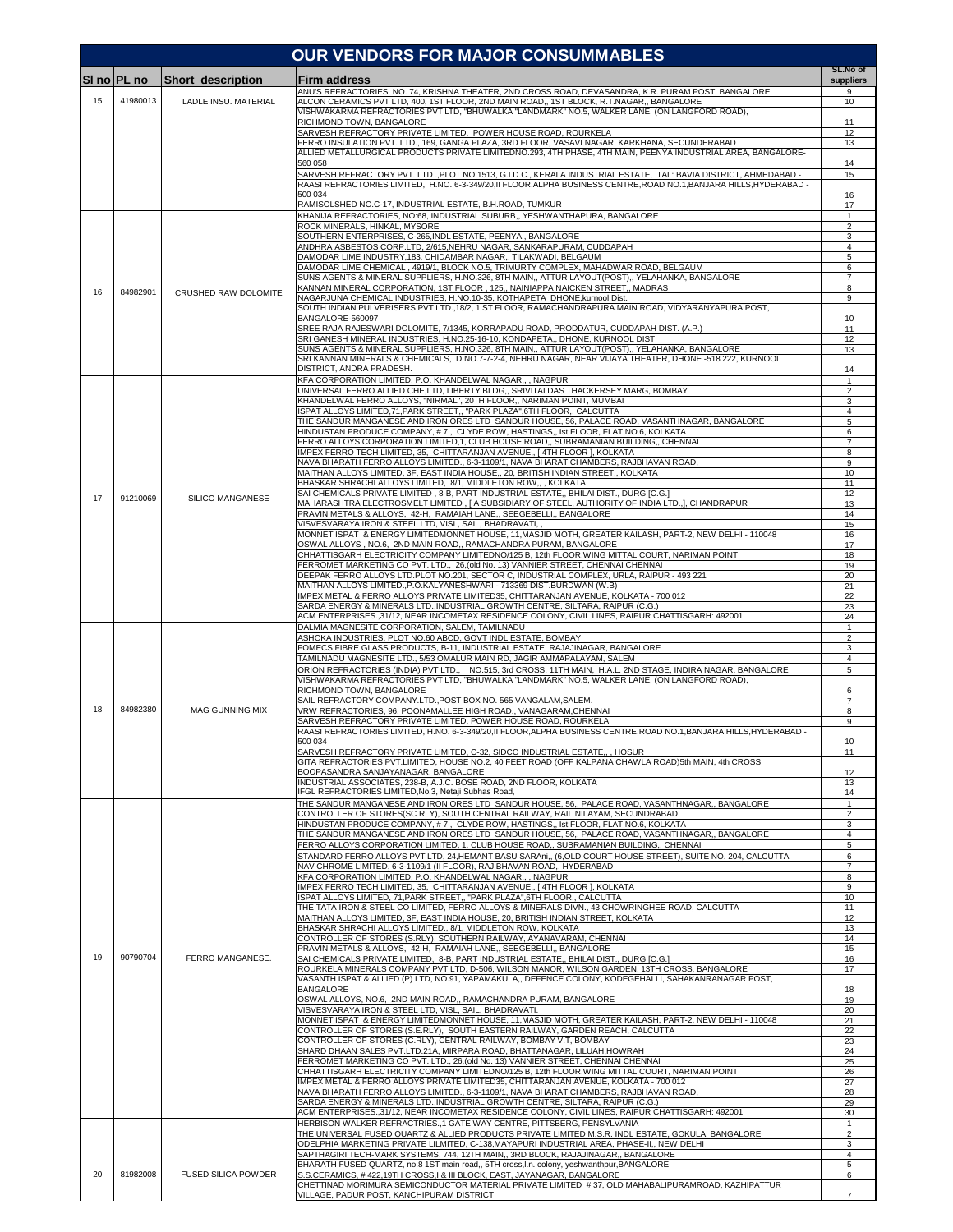|    | <b>OUR VENDORS FOR MAJOR CONSUMMABLES</b> |                                 |                                                                                                                                                                                                                                       |                                |  |  |
|----|-------------------------------------------|---------------------------------|---------------------------------------------------------------------------------------------------------------------------------------------------------------------------------------------------------------------------------------|--------------------------------|--|--|
|    | SI no PL no                               | Short description               | Firm address                                                                                                                                                                                                                          | SL.No of<br>suppliers          |  |  |
|    |                                           |                                 | AMARA MINECHEM INDUSTRIESNO:230, 3RD MAIN, CHAMARAJPET, BANGALORE<br>BAJAJ ASSOCIATES.50, OLD THARAGUPET, BANGALORE                                                                                                                   | 8<br>9                         |  |  |
|    |                                           |                                 | HARBISON WALKER REFRACTORIES COMPANY, 105 N, WOOD STREET, MIDDLETOWN, PA 17057                                                                                                                                                        | 10                             |  |  |
|    |                                           |                                 | BHARAT HEAVY ELECTRICALS LIMITED, P.B.# 1245, SCIENCE INSTITUTE, POST, PROF.C.N.R.RAO CIRCLE., BANGALORE<br>PREMIER REFRAC & CHEMICAL INC, 901 EAST EIGTH AVENU, PB 1569 KINF OF PRUS, U.S.A                                          | 1<br>$\overline{2}$            |  |  |
| 21 | 81981612                                  | CEMENT SUPER - 3000             | SUNAG CORPORATION (U S A), 170, CHANGEBRIDGE ROAD, UNIT A 6, MONTVILLE, NEW JERSEY 07045, U.S.A<br>TRIDENT CERAMICS, SUCHITRA VILLA, 351, IST PHASE, 2ND ""B"" CROSS, VBHC, GIRINAGAR,                                                | 3<br>4                         |  |  |
|    |                                           |                                 | VESUVIUS INDIA LTD, P-104, TARATOLLA ROAD, CALCUTTA<br>VIPRA10/2,17th CROSS,22nd MAIN,5th PHASE, J.P. NAGAR,BANGALORE                                                                                                                 | 5                              |  |  |
|    |                                           |                                 | VESUVIUS INDIA LTD., 212/B, G.I.D.C. ESTATE, MEHSANA, GUJARAT                                                                                                                                                                         | 6<br>7                         |  |  |
|    |                                           |                                 | REXROTH CORPORATION, P.O. BOX NO.980,, FOWLERVILLE,U.S.A., MICHIGAN<br>MURUGAPPA MORGAN THERMAL CERAMICS LTD PB-1570, "DARE HOUSE COMPLEX" Old No.234, New No.2, N.S.C. Bose Road,                                                    | $\mathbf{1}$                   |  |  |
|    |                                           |                                 | Chennai<br>UNIQUE INDUSTRIES, 314, S.V. ROAD, AMBOLI NAKA,, ANDHERI (WEST),, BAMBAY                                                                                                                                                   | $\overline{\mathbf{c}}$<br>3   |  |  |
| 22 | 84980229                                  | DOME DISC                       | ORIENT CERLANE LIMITED., 99 km,AHMEDABAD,LAKHTAR,, SURENDRANAGAR HIGHWAY,, DIST.SURENDRANAGAR,GUJARAT                                                                                                                                 | $\overline{4}$                 |  |  |
|    |                                           |                                 | LLOYD INSULATION(I) LTD, 5,HADDOWS LANE,, OFF.HADDOWS ROAD, NUNGAMBAKKAM, MADRAS<br>LLOYD INSULATIONS (INDIA) LIMITED, 101&102,OXFORD CHAMBERS,RUSTUM, BAUGH MAIN RD, #16,OFF AIRPORT, BANGALORE                                      | 5<br>6                         |  |  |
|    |                                           |                                 | CFR SYSTEMS, B-7, LAKSHYAVAN, No.1, SOUTH MADA, ST., SRINAGAR COLONY, SAIDAPET, CHENNAI<br>UNIFRAX INDIA LIMITED, OLD NO. 128, NEW NO. 58, VELLACHERY ROAD, SAIDAPET, LITTLE MOUNT, CHENNAI.                                          | $\overline{7}$<br>8            |  |  |
|    |                                           |                                 | GUJARAT MINERAL DEVELOPMENT CORPN.LTD KHANJI BHAVAN, OPP.NEHRU BRIDGE, ASHRAM ROAD, P.B.NO.4016, AHMEDABAD                                                                                                                            | 1                              |  |  |
|    |                                           |                                 | SUNAG CORPORATION (U S A), 170, CHANGEBRIDGE ROAD, UNIT A 6, MONTVILLE, NEW JERSEY 07045, U.S.A                                                                                                                                       | $\overline{2}$                 |  |  |
| 23 | 81981107                                  | <b>CMC</b>                      | RELIANCE HEAT TRANSFER PVT LTD, 46, VEER NARIMAN ROAD, FORT, BOMBAY<br>OM NEELAKANTH DRUG & CHEM P LTD, A11 NEELAMBER COMPLEX, NAVRANGPURA, AHMEDABAD                                                                                 | 3<br>4                         |  |  |
|    |                                           |                                 | RELIANCE CELLULOSE PRODUCTS LTD, NO.28, SRI RAMA NILAYA, WIDIA, LAYOUT, 2ND CROSS, VIJAYANAGAR, BANGALORE<br>HARYANA CHEMICALS, H.O 3816-A, GALI NO.6,, TRI NAGAR, [KANHAIYA NAGAR], DELHI                                            | 5<br>6                         |  |  |
|    |                                           |                                 | RELIANCE CELLULOSE PRODUCTS LIMITED, 3-E, SURYA TOWERS, 105, SARDAR PATEL ROAD, SECUNDERABAD                                                                                                                                          | $\overline{7}$                 |  |  |
|    |                                           |                                 | SUNAG CORPORATION (U S A),170,CHANGEBRIDGE ROAD, UNIT A 6, MONTVILLE, NEW JERSEY 07045, U.S.A<br>SCHUTZ CARBON ELECTRODES PVT LTD., 502, SAKAR-V.B/H NATRAJ CINEMA, OFF ASHRAM ROAD., AHMEDABAD                                       | $\mathbf{1}$<br>$\overline{2}$ |  |  |
|    |                                           |                                 | MACO CORPORATION (INDIA) PVT. LTD., SUKHSAGAR APARTMENT, 7TH FLOOR, SUITE NO.7A, 2/5, SARAT BOSE ROAD, KOLKATA                                                                                                                        | 3                              |  |  |
| 24 | 76980637                                  | C.C.GR.ELECTRODE 25.4MM 0       | GRAPHITE INDIA LIMITED, VISWESHWARAIAH INDL AREA,, WHITEFIELD ROAD,, BANGALORE<br>BRITELITE CARBONS LTD., SURAJ PLAZA-1, 2ND FLOOR, MAGANWADI SAYAJIGUNJ, BARODA                                                                      | 4<br>5                         |  |  |
|    |                                           |                                 | 2M ENGINEERS, D-427, 10TH MAIN, 2ND STAGE,, PEENYA INDUSTRIAL ESTATE,, BANGALORE                                                                                                                                                      | 6                              |  |  |
|    |                                           |                                 | SCHUTZ CARBON ELECTRODES P LTD, 43, GIDC ESTATE, KALOL, DIST:GANDHINAGAR, NORTH GUJARAT<br>FURBRIX (INDIA) PVT LIMITED, 3, RABINDRA SARANI, LILLUAH, CALCUTTA                                                                         | $\overline{7}$<br>$\mathbf{1}$ |  |  |
|    |                                           |                                 | TATA REFRACTORIES LIMITED, BELPAHAR, ORISSA<br>TATA REFRACTORIES LTD, JEYPORE HALL, 132 PETERS ROAD, , CHENNAI                                                                                                                        | $\overline{2}$<br>3            |  |  |
|    |                                           |                                 | ORISSA INDUSTRIES LIMITED, LATHIKATA WORKS,POST - LATHIKATA - NEAR ROURKELA,ORISSA.                                                                                                                                                   | $\overline{4}$                 |  |  |
|    |                                           |                                 | /EITSCH RADEX, AKTIENGESELLSCHAFT, FUR FEVERFESTE ERZW GENISSE, AUSTRIA.<br>ORISSA INDUSTRIES LTD, NO.4107,IST FLOOR,14TH MAIN ROAD, E-BLOCK,IIND STAGE, RAJAJINAGAR, SUBRAMANYA NAGAR,                                               | 5                              |  |  |
|    |                                           |                                 | <b>BANGALORE</b><br>SARVESH REFRACTORY PRIVATE LIMITED, POWER HOUSE ROAD, ROURKELA                                                                                                                                                    | 6<br>$\overline{7}$            |  |  |
| 25 | 84983152                                  | DRY BASIC RAMMING MASS          | INTOCAST AG, KAISERSWERTHER STR.86-88, D-40880, RATINGEN, GERMANY<br>VESUVIUS INDIA LTD, P-104, TARATOLLA ROAD, CALCUTTA                                                                                                              | 8<br>9                         |  |  |
|    |                                           |                                 | SARVESH REFRACTORY PRIVATE LIMITED, C-32, SIDCO INDUSTRIAL ESTATE, HOSUR                                                                                                                                                              | 10                             |  |  |
|    |                                           |                                 | RAASI REFRACTORIES LIMITED, H.NO. 6-3-349/20, II FLOOR, ALPHA BUSINESS CENTRE, ROAD NO.1, BANJARA HILLS, HYDERABAD -<br>500 034                                                                                                       | 11                             |  |  |
|    |                                           |                                 | VISHWAKARMA REFRACTORIES PVT LTD, "BHUWALKA "LANDMARK" NO.5, WALKER LANE, (ON LANGFORD ROAD),<br>RICHMOND TOWN, BANGALORE                                                                                                             | 12                             |  |  |
|    |                                           |                                 | MAHINDRA UGINE STEEL CO., LTD., JAGDISH NAGAR, KHOPOLI-410 216, DIST. RAIGAD, MAHABALESHWAR<br>STEEL AUTHORITY OF INDIA LIMITEDALLOY STEEL PLANT DURGAPUR-713208                                                                      | 13<br>14                       |  |  |
|    |                                           |                                 |                                                                                                                                                                                                                                       |                                |  |  |
|    |                                           |                                 | PADMAJA INC., #15, 2nd MAIN, THIMMAREDDY LAYOUT, MURUGESH PALYA, AIRPORT ROAD, HAL (POST), BANGALORE: 560 017<br>RAASI REFRACTORIES LIMITED. H.NO. 6-3-349/20, II FLOOR, ALPHA BUSINESS CENTRE, ROAD NO.1, BANJARA HILLS, HYDERABAD - | 15                             |  |  |
|    |                                           |                                 | 500 034<br>SARVESH REFRACTORY PVT. LTD .,PLOT NO.1513, G.I.D.C., KERALA INDUSTRIAL ESTATE, TAL: BAVIA DISTRICT, AHMEDABAD                                                                                                             | 1<br>$\overline{2}$            |  |  |
|    |                                           |                                 | VISHWAKARMA REFRACTORIES PVT LT, "BHUWALKA "LANDMARK" NO.5, WALKER LANE, (ON LANGFORD ROAD),                                                                                                                                          |                                |  |  |
|    |                                           |                                 | RICHMOND TOWN, BANGALORE<br>SARVESH REFRACTORY PRIVATE LIMITED, POWER HOUSE ROAD,,, ROURKELA                                                                                                                                          | 3<br>$\overline{4}$            |  |  |
|    |                                           |                                 | SHASHWAT INTERNATIONAL LTD., A 603, DELPHI HIRANANDANI GARDENS POWAI, MUMBAI.<br>VICS INDUSTRIES PVT LTDPERIKEGUEM.MANDAVALLI MANDAL, KRISHNA DIST, ANDHRA PRADESH                                                                    | 5<br>6                         |  |  |
| 26 | 84983450                                  | <b>LADLE BRICKS</b>             | PADMAJA INC71-c, New Avadi Road, Kilpauk, Chennai.<br>BHARAT REFRACTORIES LIMITED, (A GOVT. OF INDIA ENTERPRISES) INDIRA GANDHI MARG, SECTOR-IV., BOKARO STEEL CITY.,                                                                 | 7                              |  |  |
|    |                                           |                                 | BOKARO, JHARKHAND.                                                                                                                                                                                                                    | 8                              |  |  |
|    |                                           |                                 | GITA REFRACTORIES PVT.LIMITED, HOUSE NO.2, 40 FEET ROAD (OFF KALPANA CHAWLA ROAD)5th MAIN, 4th CROSS<br>BOOPASANDRA SANJAYANAGAR                                                                                                      |                                |  |  |
|    |                                           |                                 | <b>BANGALORE</b><br>BHORUKA STEEL AND SERVICES LTD., MAHADEVAPURA POST, WHITEFIELD ROAD, BANGALORE                                                                                                                                    | 9<br>10                        |  |  |
|    |                                           |                                 | DALMIA REFRACTORIES, DALMIAPURAM,, TRICHY DISTRICT, TD<br>HINDUSTAN ELECTRO GRAPHITE LTD. BILWAR BHAVAN COMNTY CENTRE. NEW FRIENDS COLONY, NEW DELHI                                                                                  | 11<br>1                        |  |  |
|    |                                           |                                 | GRAPHITE INDIA LIMITED, VISWESHWARAIAH INDL AREA,, WHITEFIELD ROAD,, BANGALORE                                                                                                                                                        | $\overline{2}$                 |  |  |
|    |                                           |                                 | CARBON EVERFLOW LIMITED, BAKHTAWAR, II FLOOR, NARIMAN POINT, BOMBAY<br>H.E.G. LTD,1303-4 BRIGADE TOWER, 135 BRIGADE ROAD, BANGALORE                                                                                                   | 3<br>$\overline{4}$            |  |  |
|    |                                           |                                 | CARBON EVERFLOW LIMITED, BAKHTAWAR, II FLOOR, NARIMAN POINT, BOMBAY                                                                                                                                                                   | 5                              |  |  |
|    |                                           |                                 | CARBON EVERFLOW LIMITED, D-12, DEVATHA PLAZA, 131-132, RESIDENCY ROAD, BANGALORE<br>UCAR SNC, 4, PLACE DES ETATS-UNIS, SILIC214-F-94518 RUNGIS CEDEX, FRANCE                                                                          | 6<br>$\overline{7}$            |  |  |
|    |                                           |                                 | AKAYSONS,36-A, FRIENDS COLONY (EAST),, NEW DELHI,<br>CHINA NATIONAL NON-FERROUS METALS IMPORT& EXPORT CORPN.DALIAN BRANCH, NO.50, CHAOYANG STREET, ZHONGSHAN                                                                          | 8                              |  |  |
| 27 | 76980017                                  | <b>GRAPHITE ELECTRODE &amp;</b> | DISTRICT, DALIAN,                                                                                                                                                                                                                     | 9                              |  |  |
|    |                                           | NIPPLE                          | CIMM GROUP CO., LTD,17 FLOOR, CHENGDA BUILDING, NO.71, RENMIN ROAD, ZHONGSHAN DIST., DALIAN - 116001, CHINA.<br>IAONING JIAYI METALS & MINERALS CO., LTD.,. NO.1 GANGWAN SQUARE, DALIAN, CHINA - 116 001                              | 10<br>11                       |  |  |
|    |                                           |                                 | CHENGDU RONGGUANG CARBON CO., LTD., CHENGDU CITY SICHUAN P.R.CHINA                                                                                                                                                                    | 12                             |  |  |
|    |                                           |                                 | M/s. Dalian Economic and Technology Development Co.Ltd.,RM 81, 8th Floor, Liyuan Mansion,No.16,Mingze street, zhongshan District, Dalian<br>CHINA                                                                                     | 13                             |  |  |
|    |                                           |                                 | HEG LTDBHILWARA TOWERS,A-12,SECTOR 1, NOIDA, UTTAR PRADESH                                                                                                                                                                            | 14                             |  |  |
|    |                                           |                                 | M/S. HENAN SANLI CARBON PRODUCTS CO., LTD., THE WESTERN SUBURBS, HUIXIAN, HENAN, CHINA<br>KARAT INDUSTRY CO., LTD110, JINGSHAN STREET, DALIAN, LIAONING PROVINCE,CHINA                                                                | 15<br>16                       |  |  |
|    |                                           |                                 | GRAPHITE INDIA LTD.,31,CHOWRINGHEE ROAD, KOLKATA - 700 016.<br>HEG LIMITED,1304, 13TH FLOOR, BRIGADE, TOWERS, 135, BRIGADE ROAD,, BANGALORE                                                                                           | 17<br>18                       |  |  |
|    |                                           |                                 | CARBORANDUM UNIVERSAL LIMITED., CUTFAST DIVISION, PALLIKARANAI,, CHENNAI                                                                                                                                                              | $\mathbf{1}$                   |  |  |
|    |                                           |                                 | CUTFAST ABRASIVE TOOLS LTD, PALLIKKARANAI, , CHENNAI<br>CARBORUNDUM UNIVERSAL LTD, # 706, MANIPAL CENTRE, 47, DICKENSON ROAD, BANGALORE.                                                                                              | $\overline{2}$<br>3            |  |  |
|    |                                           |                                 | STERLING ABRASIVES LTD, PLOT NO.45/46, G.I.D.C., ODHAV ROAD, AHMEDABAD<br>ORIENT ABRASIVES LIMITED., #106, THAMARAI KANNAN ROAD,, ULSOOR, OLD MADRAS ROAD,, BANGALORE                                                                 | $\overline{4}$<br>5            |  |  |
|    |                                           |                                 | APIDOR ABRASIVE PRODUCTS PVT. LTD, NO.540, BUILDING NO.9, LAXMI PLAZA, 5TH FLOOR, LAXMI INDUSTRIAL ESTATE, NEW                                                                                                                        |                                |  |  |
|    |                                           |                                 | INK ROAD, ANDHERI(WEST) MUMBAI-400053<br>CENTAUR ABRASIVES PRIVATE LIMITED, 163, DODDANNA INDUSTRIAL, ESTATE, IIND STAGE, PEENYA, P.B. NO. 9132,                                                                                      | 6                              |  |  |
|    |                                           |                                 | VISHWANEEDAM<br>GRINDWELL NORTON LTD, SAI COMPLEX, 114,4TH FLOOR M.G ROAD, BANGALORE                                                                                                                                                  | $\overline{7}$<br>8            |  |  |
| 28 | 72983048                                  | <b>GRINDING WHEELS</b>          | BUROYANT MARKETING PRIVATE LIMITEDNO. 204, IST FLOOR, 75TH, CROSS, 6TH BLOCK, RAJAJINAGAR, BANGALORE<br>QUALITY SERVICES & AGENCIES, #40 & 41 [OLD NO.31 ], IST MAIN ROAD, N.R.COLONY, BANGALORE.                                     | 9<br>10                        |  |  |
|    |                                           |                                 | APIDOR ABRASIVE PRODUCTS PVT. LTD, NO.540, BUILDING NO.9, LAXMI PLAZA, 5TH FLOOR, LAXMI INDUSTRIAL ESTATE, NEW<br>LINK ROAD, ANDHERI(WEST) MUMBAI-400053                                                                              | 11                             |  |  |
|    |                                           |                                 | CUTFAST DIA ABRASIVES, 151, 2ND AVENUE VETTUVAKANI, INJAMABAKKAM, CHENNAI-600041                                                                                                                                                      | 12                             |  |  |
|    |                                           |                                 | CUTWEL ABRASIVES PVT LTD, NO.56, PONNIEMMAN STREET, PURASAWALKAM, CHENNAI<br>CIEMAC ABRASIVES, 35A, MAHAL INDUSTRIAL ESTATE, MAHAKALIROAD, ANDHERI EAST, BOMBAY                                                                       | 13<br>14                       |  |  |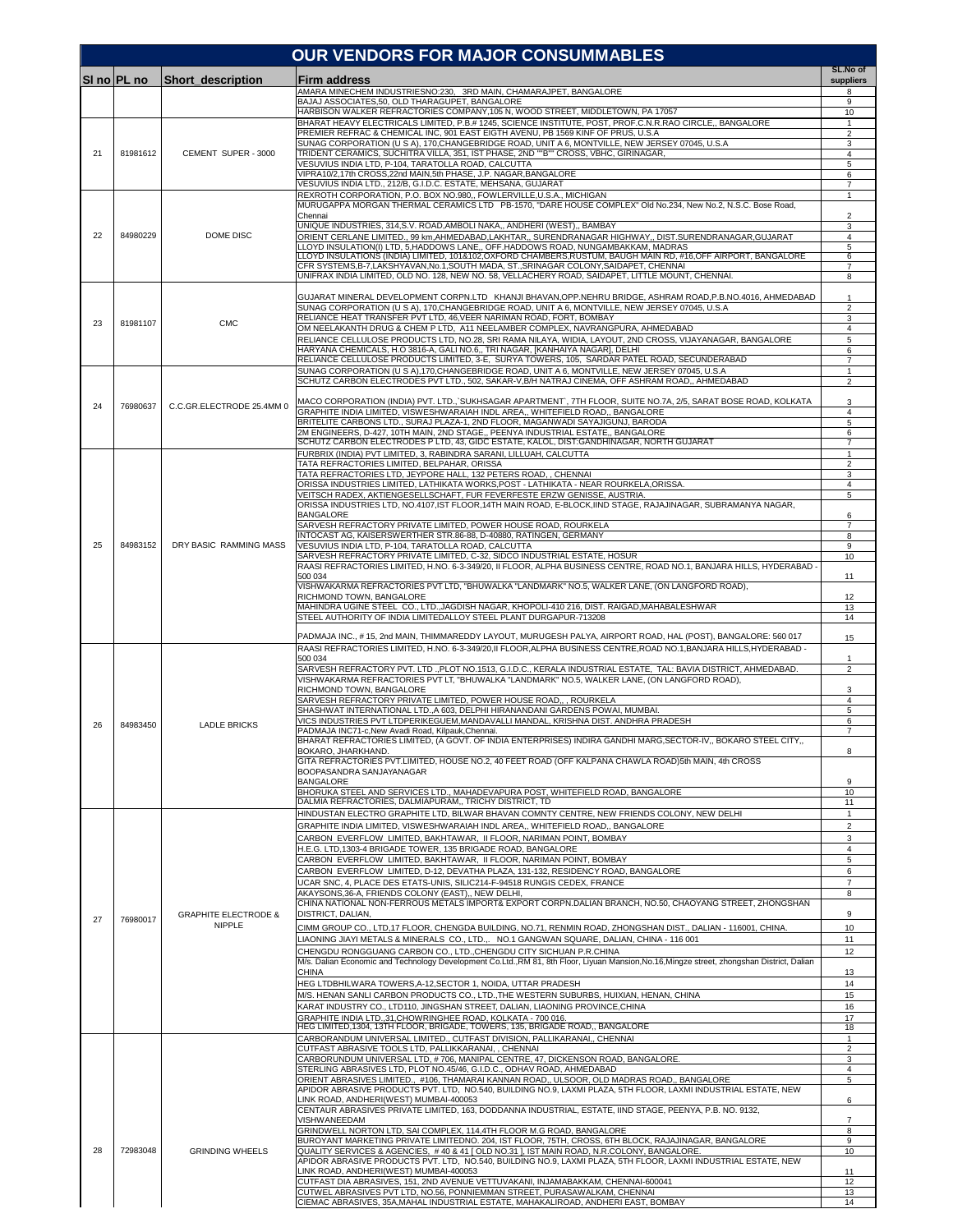|    |             |                         | <b>OUR VENDORS FOR MAJOR CONSUMMABLES</b>                                                                                                                                          |                                |
|----|-------------|-------------------------|------------------------------------------------------------------------------------------------------------------------------------------------------------------------------------|--------------------------------|
|    | SI no PL no | Short description       | Firm address                                                                                                                                                                       | SL.No of<br>suppliers          |
|    |             |                         | SUPREME ABRASIVES, 346,T.H.ROAD,2ndFLOOR,, TRIPLICANE,, MADRAS                                                                                                                     | 15                             |
|    |             |                         | GEETEE ABRASIVES , 14-A,KASI INDUSTRIAL ESTATE, JAFFAR KHANPET,, MADRAS<br>SUMON TECHNOLOGIES PVT.LTD.,12-5-17/1/4, VIJAYPURI, SOUTH LALAGUDA, SECUNDERABAD - 500 017              | 16<br>17                       |
|    |             |                         | SUMON TECHNOLOGIES PRIVATE LIMITED.304,SURYA TOWERS,NACHARAM, HYDERABAD, ANDHRA PRADESH<br>LALITH HARDWARE STORESPNB BANK BUILDING, NO.18, NETHAJI SUBHAS ROAD.                    | 18<br>19                       |
|    |             |                         | CARBORUNDUM UNIVERSAL LTDPB No. 2272, Tiruvottiyur, CHENNAI<br>MALLIKARJUNA CHEMICALS, 15-35/8, PILUDTTA RAOD, , PIDUGURALLA                                                       | 20                             |
|    |             |                         | PRABAKAR MINERAL CO, 15/311 SANJEEVA NAGR, TAD PATRI, ANANTHPUR DIST                                                                                                               | $\mathbf{1}$<br>$\overline{2}$ |
|    |             |                         | CALCITE INDUSTRIAL CHEMICALS, 15-87, 1st FLOOR,, PADMAVATHI NAGAR, TIRUPTI<br>RAMAKRISHNA CHEMICALS, JANAPADU ROAD,, PIDUGURALLA, GUNTUR DIST.(A.P.)                               | 3<br>4                         |
|    |             |                         | INDUS MINERAL PRODUCTS OF INDIA, HIRAGANJ, P.O.BOX. NO.24,,, KATNI (M.P.)<br>BANGALORE MINES & MINERALS, NO.39 AND 40, RAHEJA ARCADE, KORAMANGALA, BANGALORE                       | 5<br>6                         |
|    |             |                         | DAMODAR LIME CHEMICAL, 4919/1, BLOCK NO.5, TRIMURTY COMPLEX, MAHADWAR ROAD, BELGAUM                                                                                                | $\overline{7}$                 |
|    |             |                         | KANNAN MINERAL CORPORATION, 1stFLOOR, 125, NAINIAPPA NAICKEN STREET, MADRAS<br>RATAN CHEMICAL INDUSTRIES, D NO8/655 VASAVI NAGAR, RAILWAY STATION ROAD, PIDUGURALLA P O            | 8<br>9                         |
|    |             |                         | COLT INDIA PVT. LTD., S-205,AMRAPALI PLAZA,E-2,AMRAPALI MARG,VAISHALI NAGAR, JAIPUR<br>SHREE RAM LIME PRODUCTS LTD ' SHREE KUNJ ' 39-A. DHARAM. NARAYANJI KA HATTA. PAOTA. JODHPUR | 10<br>11                       |
|    |             |                         | NAGARJUNA CHEMICAL INDUSTRIES, H.NO.10-35, KOTHAPETA DHONE, KURNOOL DIST.                                                                                                          | 12                             |
| 29 | 81982653    | <b>CALCINED LIME</b>    | MURALIDHAR CHEMICAL LIME CO., DHONE, DRONACHELLAM(R.S), KURNOOL DIST. A.P<br>NAVODAYA SEVA SANGHAM, C/O PONRAM AGENCIES, NO.6/A PHILIPS STREET, CHENNAI 600 001                    | 13<br>14                       |
|    |             |                         | SARATH CHEMICALS, PIDUGURALLA, GUNTUR DIST., ANDRA PRADESH<br>RAYALASEEMA CHEMICAL INDUSTRIES, 4/145/5/1,, SRI VENTATESWARA NILAYAM,, KEERTHI NAGAR, DHONE                         | 15<br>16                       |
|    |             |                         | SRIKANT MINERALS PRIVATE LIMITED, 28-29, RIYAN HOUSE, SOJATIGATE, JODHPUR,<br>WHITE N WHITE MINERALS PRIVATE LIMITED JODHPUR TOWER, GROUND FLOOR, PAOTA, JODHPUR,                  | 17<br>18                       |
|    |             |                         | SRI KANNAN MINERALS & CHEMICALS, D.NO.7-7-2-4, NEHRU NAGAR, NEAR VIJAYA THEATER, DHONE -518 222, KURNOOL                                                                           |                                |
|    |             |                         | DISTRICT, ANDRA PRADESH<br>AJAY CHEMICAL LIME INDUSRIES, SOJA ROAD.                                                                                                                | 19<br>20                       |
|    |             |                         | SRI VENKATESWARA MINERAL INDUSTRIES, 25/16-10, KONDAPETA,, NEAR SRI VENKATESWARA LODGE,DHONE<br>RAJASTHAN LIME COMPANY 10/801, TEEN BATTI CHAR RASTA ICHALKARANJI                  | 21<br>22                       |
|    |             |                         | PUJA MINERALS PVT.LTD.,JODHPUR TOWER, GROUND FLOOR DHARMNARAYAN JI KA HATTA PAOTA, JODHPUR-342006                                                                                  | 23                             |
|    |             |                         | SRI VARAHI CHEMICALSONGC ROAD, ADHIVARAGANATHAM, BHUVANAGIRI -608 601, TAMILNADU<br>SREE JYOTHSNA MINERAL INDUSTRIESD.NO.9-19/3-5, SREE HARI NIVAS, GANDHI NAGAR, KOTHAPETA, DHONE | 24<br>25                       |
|    |             |                         | JAYSON MINERAL INDUSTRIES, 21/111, Kondapeta, Dhone, kurnool Dist.<br>HINDUSTAN ELECTRO GRAPHITE LTD, BILWAR BHAVAN COMNTY CENTRE, NEW FRIENDS COLONY, NEW DELHI                   | 26<br>1                        |
|    |             |                         | HEG LIMITED, 1304, 13TH FLOOR, BRIGADE, TOWERS, 135, BRIGADE ROAD,, BANGALORE                                                                                                      | $\overline{2}$                 |
|    |             |                         | GRAPHITE INDIA LIMITED, VISWESHWARAIAH INDL AREA,, WHITEFIELD ROAD,, BANGALORE<br>CARBON EVERFLOW LIMITED, D-12, DEVATHA PLAZA, 131-132, RESIDENCY ROAD, BANGALORE                 | 3<br>4                         |
| 30 | 81981922    | <b>GRAPHITE POWDER</b>  | CARBON EVERFLOW LIMITED, BAKHTAWAR, II FLOOR, NARIMAN POINT, BOMBAY<br>CHEM MET MIN PROCESSING INDUSTRY, 340/1, MYSORE ROAD., BANGALORE.,                                          | 5<br>6                         |
|    |             |                         | JAIN FERRO ALLOYSNO.6 IInd MAIN ROAD, RAMACHANDRA PURAM,<br>JAYANTILAL & COMPANYGANPATI CHAMBERS, 2ND FLOOR, 122-A, CHITRANJAN AVENUE, KOLKATA                                     | $\overline{7}$<br>8            |
|    |             |                         | GRAPHITE INDIA LTD.,31,CHOWRINGHEE ROAD, KOLKATA - 700 016.                                                                                                                        | 9                              |
|    |             |                         | HEG LTDBHILWARA TOWERS, A-12, SECTOR 1, NOIDA, UTTAR PRADESH<br>CENTURY ALUMINIUM MANUFACTURING CO. LTD 113, PARK STREET, PODDAR, POINT, NORTH BLOCK,(3RD FLOOR), KOLKATA          | 10<br>1                        |
|    |             |                         | WINDEAR CHEM., 26/3,IST MAIN ROAD, GANGANAGAR LAYOUT, BANGALORE<br>SHREE LAXMINARAYANA METALS, 531,LINKING ROAD, KHAR, BOMBAY                                                      | $\overline{2}$<br>3            |
|    |             |                         | SHANTHA METAL INDS., 32-B,OLD BAZAAR STREET, KARUR, TRICHY DIST                                                                                                                    | 4                              |
|    |             |                         | STEEL POINT, 19/3_MRR RD 2ND FLOR, S J P RD, BANGALORE<br>HRISHI METAL INDUSTRIES, NEAR JELLY FACTORY,, M.S.PALYA, CHIKKABETTA HALLI, POST. BANGALORE.                             | 5<br>6                         |
|    |             |                         | PARIMALA ENGG WORKS, 251/30 ARCHANA, 9TH MAIN RD, LAKSANDRA LAYOUT, BANGALORE<br>CASTING AND COMPONENTS, 46, industrial suburb,, yeshwanthpur, BANGALORE.                          | $\overline{7}$<br>8            |
| 31 | 91980021    | <b>ALUMINIUM STAR</b>   | BHARAT GOLD MINES LTD, CHIEF ENGINEER PPC,, CWS(M) COMPLEX, OORGAUM POST, KOLAR GOLD FIELD                                                                                         | 9                              |
|    |             |                         | AGRIYA ALLOYS FOUNDERS & ENGINEERS, VIJINAPURA(DOORVANINAGAR),OPP., TTK PRESTIGE LTD,OLD MADRAS RD,<br><b>BANGALORE</b>                                                            | 10                             |
|    |             |                         | FENFE METALLURGICALS, NO.2, Sy.NO. 20 A,, UTTARAHALLI,, BANGALORE<br>CENTRAL WORKSHOPSOUTHWESTERN RAILWYAY,ASHOKAPURAM,MYSORE SOUTH                                                | 11<br>12                       |
|    |             |                         | SYSTEMS ALLOYS140/1, INDUSTRIAL AREA, NAGAVARA NAIN ROAD, BANGALORE                                                                                                                | 13                             |
|    |             |                         | DAWN ENGINEERING WORKS,127,INDUSTRIAL SUBURB,, RAJAJINAGAR, BANGALORE<br>HINDUSTAN PRODUCE COMPANY, # 7 , CLYDE ROW, HASTINGS,, Ist FLOOR, FLAT NO.6, KOLKATA                      | 14<br>15                       |
|    |             |                         | MECH N TECH2-C, INDUSTRIAL AREA, UJJAIN ROAD, DEWAS, MP<br>VALLEY REFRACTORIES LTD., P.O.CHIRAKUNDA, , DHANBAD                                                                     | 16<br>$\mathbf{1}$             |
|    |             |                         | GUJARAT REFRACTORIES LIMITED, 908.SHILPNAVRANGPURA, P.B.1481, AHMEDABAD<br>ORISSA INDUSTRIES LIMITED, LATHIKATA WORKS, POST - LATHIKATA - NEAR ROURKELA, ORISSA                    | $\overline{2}$<br>3            |
|    |             | HIGH ALUMINIA MORTAR    | BHORUKA STEEL AND SERVICES LTD., MAHADEVAPURA POST, WHITEFIELD ROAD, BANGALORE                                                                                                     |                                |
|    |             |                         | MPR REFRACTORIES LIMITED, Flat No:303, Everest Block, Aditya Enclave, Ameerpet, HYDERABAD<br>SABCO CHEMICALS & ENGINEERS, H26 FGH MARDHAN INDL AREA, II PHASE, BASNI, JODHPUR      | 5<br>6                         |
|    |             |                         | BALLABGARH REFRACTORIES LTD., FLAT NO. 73-74, SECTOR 25., , BALLABGARH<br>VRW REFRACTORIES, 96, POONAMALLEE HIGH ROAD., VANAGARAM, CHENNAI                                         | $\overline{7}$<br>8            |
|    |             |                         | DALMIA REFRACTORIES, DALMIAPURAM,, TRICHY DISTRICT, TD<br>MAITHAN CERAMIC LIMITED, P.O. CHIRKUNDA, DIST DHANBAD, BIHAR, INDIA                                                      | 9<br>10                        |
|    |             |                         |                                                                                                                                                                                    |                                |
| 32 | 84980308    |                         | MPR REFRACTORIES LIMITED, Flat No:303, Everest Block, Aditya Enclave, Ameerpet, HYDERABAD<br>SKG REFRACTORIES LTD, 214, J.P.CHAMBERS-1., S.A.ROAD, MADAHVNAGAR., NAGPUR            | 11<br>12                       |
|    |             |                         | SARVESH REFRACTORY PRIVATE LIMITED, C-32, SIDCO INDUSTRIAL ESTATE, HOSUR                                                                                                           | 13                             |
|    |             |                         | RAASI REFRACTORIES LIMITED, H.NO. 6-3-349/20, II FLOOR, ALPHA BUSINESS CENTRE, ROAD NO.1, BANJARA HILLS, HYDERABAD -                                                               |                                |
|    |             |                         | 500 034                                                                                                                                                                            | 14                             |
|    |             |                         | SARVESH REFRACTORY PVT. LTD .,PLOT NO.1513, G.I.D.C., KERALA INDUSTRIAL ESTATE, TAL: BAVIA DISTRICT, AHMEDABAD                                                                     | 15                             |
|    |             |                         | SHASHWAT INTERNATIONAL LTD., A 603, DELPHI HIRANANDANI GARDENS POWAI, MUMBAI.<br>VISHWAKARMA REFRACTORIES PVT LTD,"BHUWALKA "LANDMARK" NO.5, WALKER LANE, (ON LANGFORD ROAD),      | 16                             |
|    |             |                         | RICHMOND TOWN, BANGALORE                                                                                                                                                           | 17                             |
|    |             |                         | SRI SAKTHI MINERALS, 16-17, SALEM MAIN RD, BANKARI SALEM DIST, SALEM<br>PRABAKAR MINERAL CO., 15/311 SANJEEVA NAGR, TAD PATRI, ANANTHPUR DIST                                      | 1<br>$\overline{2}$            |
|    |             |                         | SHIV SHAKTHI INC., 76,SHALIMAR,, HAYES ROAD, BANGALORE                                                                                                                             | 3                              |
|    |             |                         | GLOBE ENGINEERING, NEAR GOVT SOAP FACTORY, RAJAJINAGAR, BANGALORE<br>GOPAL REFRACTORIES & MINERALS, 2-40/1 & 2, GOOD'S SHED ROAD,, MOOSAPET,, HYDERABAD                            | $\overline{4}$<br>5            |
|    |             |                         | WINDSOR CHEMICAL CORPORATION, NO.8,MIG-I STAGE, KHB COLONY,, BASAVESHWARANAGAR,, BANGALORE<br>ANDHRA ASBESTOS CORP.LTD., 2/615, NEHRU NAGAR, SANKARAPURAM, CUDDAPAH                | 6<br>$\overline{7}$            |
| 33 | 81980309    | <b>LIME STONE</b>       | ASSOCIATED COMMERCIAL TRADING CORPORATONNO.1/4 IInd FLOOR, 6TH CROSS, MAKHAM ROAD, ASHOKA NAGAR,,<br><b>BANGALORE</b>                                                              | 8                              |
|    |             |                         | RAJASTHAN STATE MINERAL DEV.CORPN. LTD KHANIJ BHAWAN,, C-SCHEME, TILAK MARG,, JAIPUR                                                                                               | 9                              |
|    |             |                         | GEOMIN SLATES & MINERALS, D.NO.3-84., NEAR RAMALAYAM PIDGURALLA, GUNTUR<br>PONRAM ENTRRPRISES, 46.PHILIPS STREET, GEORGE TOWN, MADRAS,                                             | 10<br>11                       |
|    |             |                         | HINDUSTAN ROSIN & TERPENE, 137/141 SAMUEL STREET,, BOMBAY,<br>TIRUNELVELI LIME PRODUCTS, SANKARNAGAR, , TIRUNELVELI DISTRICT                                                       | 12<br>13                       |
|    |             |                         | RAJASTHAN STATE MINERAL DEV.CORPN. LTD KHANIJ BHAWAN,, C-SCHEME, TILAK MARG,, JAIPUR                                                                                               | 14                             |
|    | 34 84970340 | HIGH ALUMINA 80% BRICKS | PRAKASH LIME STONE MINE, 1/5-A, AMBAKAPALLI ROAD,, PULIVENDIA, CUDDAPAH<br>INTERKILN INDUSTRIES LIMITED, 15, SANGHVI CHAMBERS, NR. NAVARANGPURA RLY CROSSING, AHMEDABAD            | 15<br>$\mathbf{1}$             |
|    |             |                         | GEPEAK INDUSTRIES, 76/10,2ND MAIN ROAD, VYALIKAVAL, BANGALORE<br>SKEMTEK INC, 15(7) Mariappa Complex, Rajagopalanagar Main Road, Ganapathinagar Peenya III Phas                    | $\mathbf{1}$<br>$\overline{2}$ |
| 35 | 84982573    | FLOURESCENT PNT STK RED | SKEMTEK Inc., N0.51,16,CROSS, , BANGALORE                                                                                                                                          | 3                              |
|    |             |                         | MASCOT ENTERPRISES, 875, WEST OF CHORD ROAD,, , BANGALORE<br>SWASTIK ENTERPRISES, NO.3/1, IIND CROSS., S.J.P. ROAD, BANGALORE                                                      | $\overline{4}$<br>5            |
|    |             |                         | D.G.TRADERS, NO.636, 46TH, 'A' CROSS,, 3RD BLOCK, RAJAJINAGAR,, BANGALORE<br>S.J.INDUSTRIAL ENTERRPRISES, OPP INDL ESTATE,, MAKHUPUR, AJMER                                        | 6<br>$\mathbf{1}$              |
|    |             |                         | FYKAYS ENGINEERING PRIVATE LTD., 10/11, SUBHASH ROAD,, JOGESHWARI [ EAST ], MUMBAI                                                                                                 | $\overline{2}$                 |